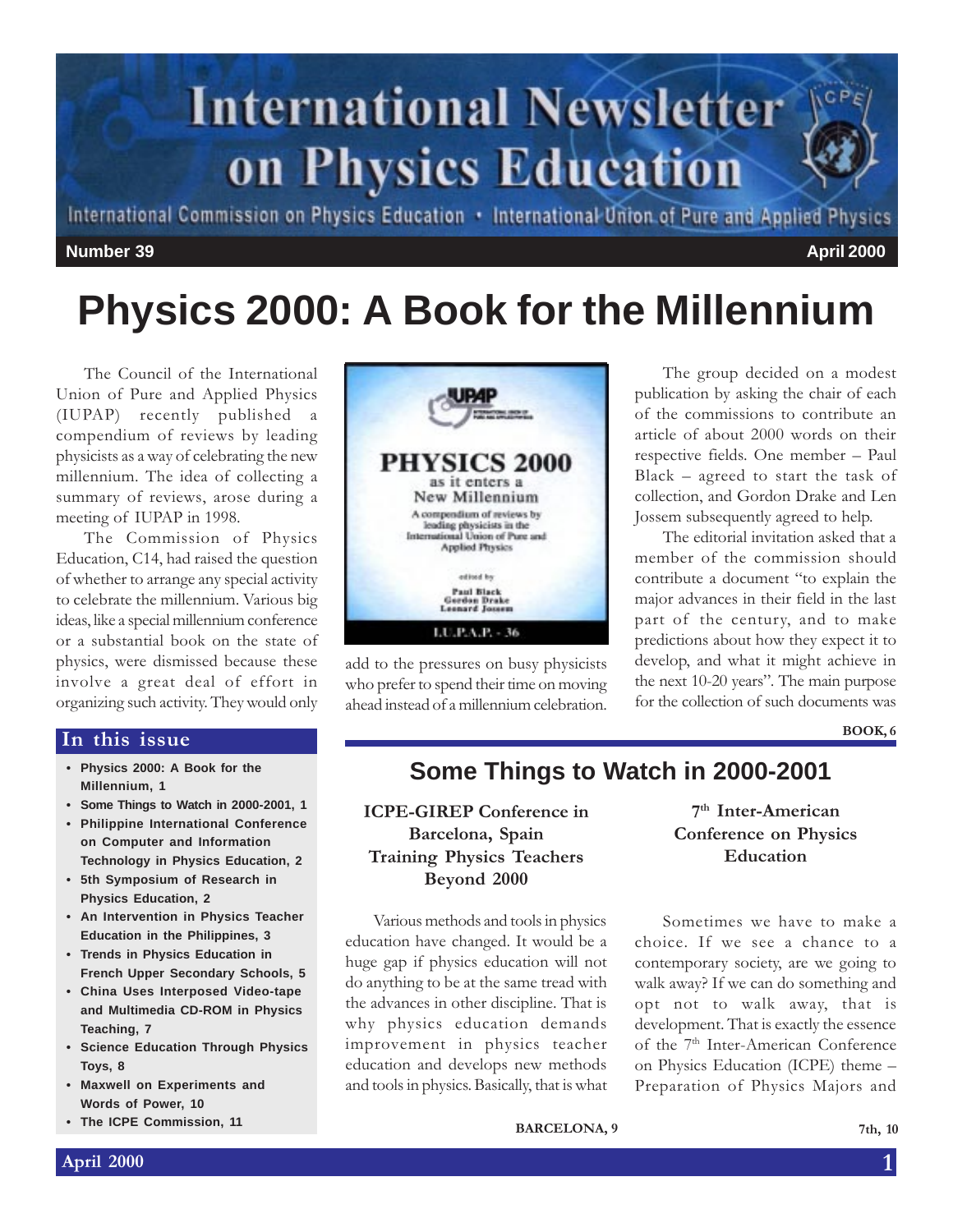## **International Conference on Computer and Information Technology in Physics Education**

Added knowledge on computer and information technology in physics education is enough advantage. Getting it to work can be more beneficial. That is why the University of the Philippines Institute for Science and Mathematics Education Development (UP ISMED) in cooperation with Samahang Pisika ng Pilipinas, Philippine Association of Physics Institutions organize an International Conference on Computer and Information Technology in Physics Education this coming December 4-6, 2001 at the UP ISMED.

Various speakers from different countries will come and share their knowledge on the subject. The aim is to spread experiences and research outputs as well as linkages-building.

The activities are: plenary sessions, paper and poster presentations, workshops and public lectures. Topics include (1) the use and integration of computers and information technology (CIT) in physics teaching at different levels; (2) the teaching and learning of physics using computers, multimedia and information technology; (3) the use of CIT in industries; (4) electronic networking among schools, universities and industries; (5) multimedia software for physics instruction; (6) physics education resources and materials through internet and interface experiments.

icpit@ismed.upd.edu.ph icpit@einstein.ismed.upd.edu.ph http://www.ismed.upd.edu.ph/icpit/ Fax: (632) 928-1563 Telephone: (632) 928-2621 to 25

The most ordinary things are to philosophy a source of insoluble puzzles. With infinite ingenuity it constructs a concept of space or time and then finds it absolutely impossible that there be objects in this space or that processes occur during this time... the source of this kind of logic lies in excessive confidence in the so-called laws of thought.

Ludwig Bultzmann. Populaere Schriften Essay 19, Ludwig Boltzmann, Theoretical Physics and Philosophical Problems, B. McGuinness (ed) Reidel, Dordrecht, 1974.

# **5th Symposium of Research in Physics Education**

The Grupo de Investigación y Desarrollo en la Enseñanza y Aprendizaje de la Fisica (GIDEAF) Departamento de Fisica Facultad de Ingenieria Quimica Universidad Nacional del Litoral, Asociación de Profesores de Fisica de Argentina (APFA): Secretaria Local Santa Fe y Proyecto 8 (Capacitación de Posgrado en Enseñanza de la Fisica) and Departamento de Ciencias Naturales – Facultad de Formación Docente en Ciencias – Universidad Nacional del Litoral will hold its 5<sup>th</sup> Symposium of Researchers in Physics Education on October 18 to 20, 2000 at Facultad de Formación Docente en Ciencias of the Universidad Nacional del Litoral in Santa Fe, Argentine.

The event aim: to offer a space where to reflect on; to discuss and share experiences among investigators on physics education; and to elaborate recommendations on issues of common interest to the research community in the science education field.

Invited to present papers are recognized specialists from Argentina and from different parts of the world. Lecturers will talk on theoretical and methodological aspects relevant to research in science education.

Interested parties may fill the registration form and send it through the following: ccamara@figus.unl.edu.ar http://www.unl.edu.ar/sief5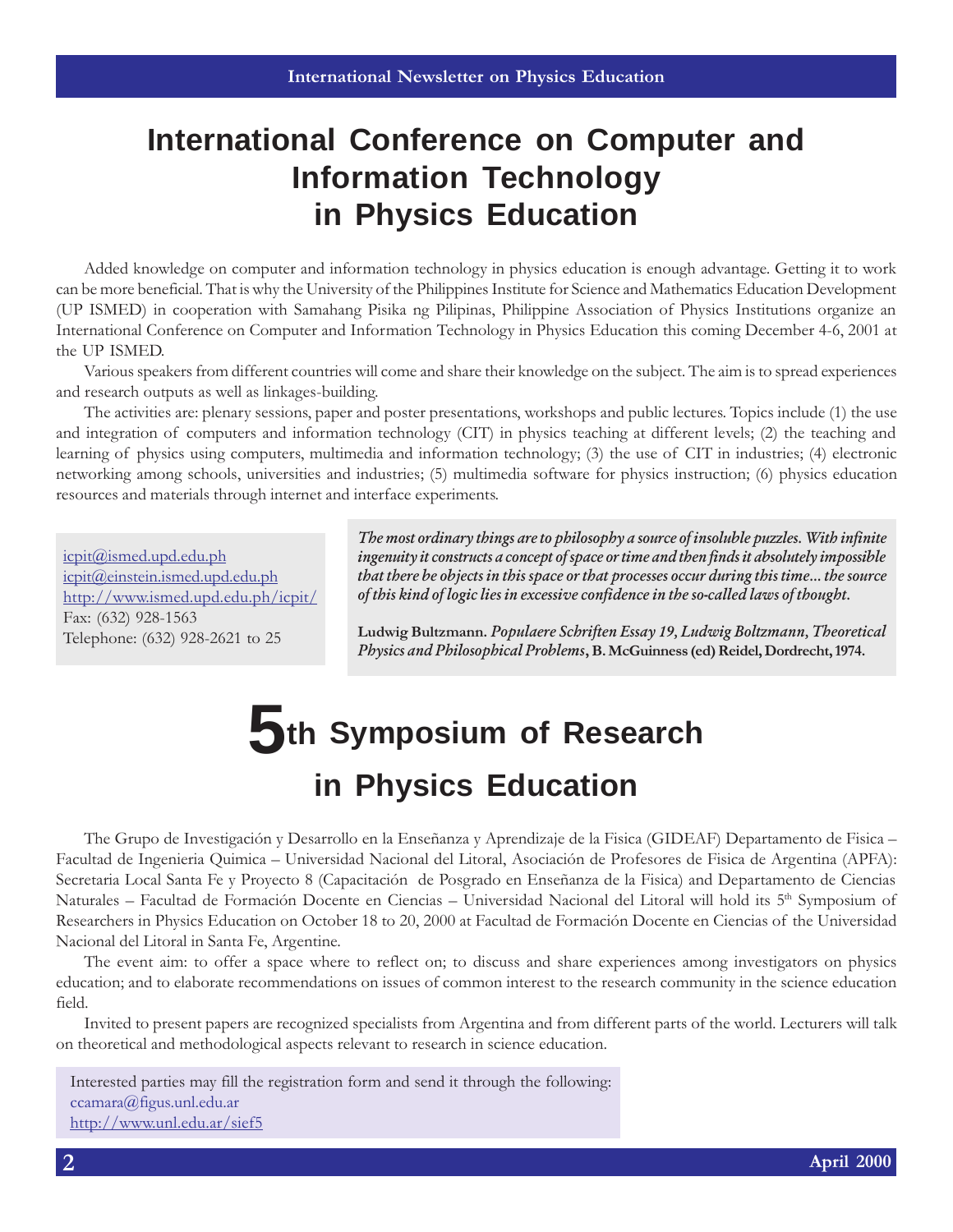## **An Intervention in Physics Teacher Education in the Philippines**

by Ed van den Berg

The Philippine high school covers grades 7-10. Physics is taught under General Science in grade 7 and in Physics in grade 10. College/University starts in Grade 11. Nationwide only 8% of the Physics teachers majored in Physics and about 20% of the Chemistry teachers majored in Chemistry. The other Physics and Chemistry teachers come from other subjects such as Mathematics, English, and Physical Education, and were forced to teach Physics or Chemistry. Even General Science teachers are often poorly prepared to teach Physics or Chemistry. As also at the college level there is a shortage of qualified Physics instructors. As a result high school physics teaching is superficial and memory-oriented, frequently erroneous, ineffective and boring.

Few universities offer a major in Physics or Chemistry teacher education as they lack laboratory facilities and qualified faculty. Most universities have enrollments in the single digits. Thus

Physics pre-service students take teaching methods courses together with students of other subjects such as English, Filipino, History, and Mathematics.

Through a cooperation program with the Free University (Amsterdam) financed by the Netherlands Government, USC could invest in science teacher education. A deliberate choice was made to focus on pre-service teacher education. Worldwide experience shows that several weeks of in-service teacher education does not lead to major improvements in teaching, particularly if the main problem of teachers is foundation on the subject matter. Science concepts take years to develop. The key issues identified in developing viable pre-service programs were: a) promotion and recruitment of students; b) the development of special science courses for prospective teachers; c) the development of science education courses which are really subject specific (e.g. how to teach about forces, what



conceptual problems do students have with regard to electric circuits, how to evaluate laboratory work of high school students, etc.); and, d) how to make sure that graduates would become high school teachers.

#### **Promotion and Recruitment**

The first step in producing better teachers is to select top students for preservice. Every year we run a massive promotion campaign. Faculty visits high schools which present an exhibition of Physics and Chemistry experiments. Philippine students take great interest in the shows and it is easy to maintain attention of 100-300 students. Schools near the university are invited to semiannual science exhibitions put on by the Physics teacher education students. The school shows exhibitions do stimulate students interest and many take the selection test (500-800 annually). Only 10% pass and are interviewed. Of these less than half enroll making for an annual admission of about 30 students. Many students initially want to become engineers, lawyers or accountants, not teachers. They enter the program because of the scholarships. Through the block sections in Physics and Physics Education courses, the group atmosphere that builds, and through the attitude and dedication of faculty, most students eventually commit themselves to a teaching career.

#### **Science and Science Education Courses**

Double Major: Of the Physics and Chemistry teachers in our region 70%, are teaching more than one subject, so

next page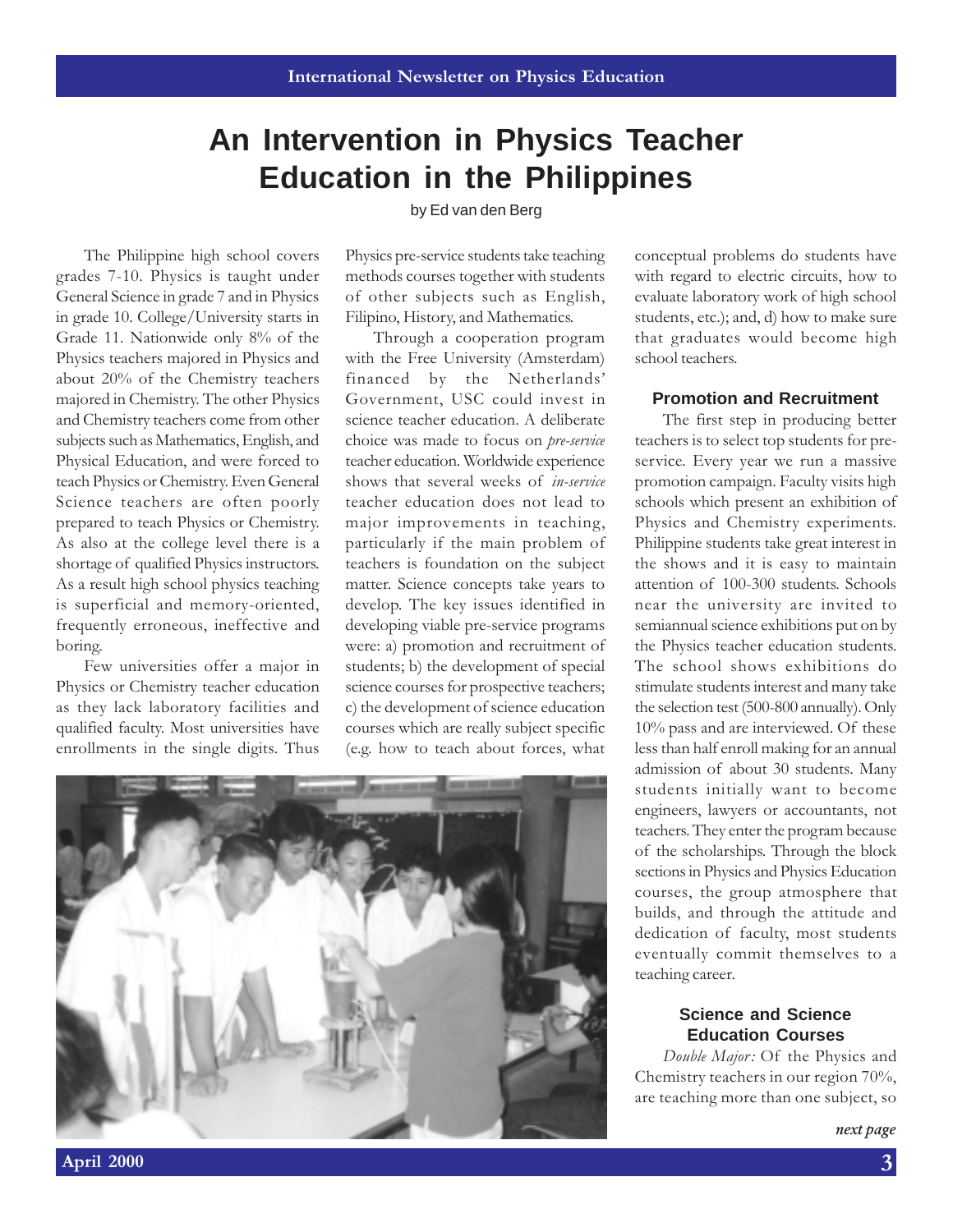we opted for a Physics-Chemistry and a Physics-Mathematics program. The Physics is offered in a block section for the two programs, while Chemistry and Mathematics are taken together with the BS majors in these subjects so that class size is still about 30. An added advantage of a double major is that the final science level remains below a pure BS single major degree, so prospective teachers cannot apply for industry jobs. Science teacher education students will teach the way they were taught in *science* courses, not how they were told to teach in science methods courses. That is why the science courses are even more crucial as teacher preparation than the methods courses: the science courses should be exemplary for the future teachers. All science courses try to model teaching methods that are applicable in Philippine high schools. This has necessitated extensive redesigning of existing courses and inclass coaching of faculty through team teaching with the consultants.

In a series of four courses taught by Physics and Chemistry faculty, students get a subject-specific introduction to teaching science. A first course emphasizes interactive presentations and demonstrations and culminates in an exhibition of science experiments for visiting high schools. A second course leads to the first school teaching. A third course is on alternative conceptions and the fourth is on assessment. The emphasis is on teaching methods, which are realistic in Philippine high schools: 50-70 students per class, together with underlying problems like heat, noise and lack of textbooks and lab equipment. This means interactive demonstrations and getting students to study during the lessons rather than lecturing the whole period.

Faculty development is done not only through formal Masters and

Ph.D. programs at UP, but also through team teaching and joint course development with long-and short-term consultants. Masters and Ph.D. projects focus on development of science and science education courses. The project has funded some faculty internships at other institutions in the Philippines and abroad.

#### **Placement**

All students are required to teach for at least 4 years in Philippine schools. During that time they cannot obtain a passport. Our dean works closely with the Regional Education Office and with private schools in order to place students in high schools and if possible in pairs so they can assist each other during the difficult first years of teaching.

#### **Support**

The following forms of outside support have been received during the development of the program: The Department of Science and Technology (DOST) has donated science equipment and student/faculty scholarships for Masters and Ph.D. studies. The Commission on Higher Education has provided student scholarships. The University of San Carlos provided a new building, half of which is being used by the science/ mathematics teacher education programs. The Free University and the Dutch Government have provided funds and expertise for equipment, part of the building, modest AV facilities, a long-term consultant for 4 years for physics education, shortterm consultants and short courses for faculty.

#### **Copying the Experience**

Could other institutions copy the intervention described in this paper? The answer is both yes and no.

Institutions can copy the selection promotion campaign through access to government scholarships and faculty talented at running science shows to inspire kids. The Physics-Chemistry programs are not easy to copy as probably much less than 20 universities have the necessary infrastructure. But even institutions with facilities would need faculty with deep commitments and willingness to spend much extra time during a 6-year experimental stage. Long-term expatriate support is also important. This is expensive but crucial. As to other countries, the promotion and recruitment campaigns would do well in low-income countries, as scholarship is the only way for most students to continue their studies. The goal for a critical number of students and focus of physics teacher education at few universities per country is important. An alternative could be the cooperation between different institutions with small number of physics teacher education students, and brought together for an intensive summer program that emphasizes physics pedagogy. A large investment in one program is better than spreading it over several programs with subcritical mass.

Ed van den Berg

Science and Mathematics Education Institute University of San Carlos (USC), Talamban Campus Cebu City, Philippines 6000 edberg@cnms.net

 man will occasionally stumble over the truth, but usually manages to pick himself up, walk over or around it, and carry on.

Churchill, W. S. In Irving, K. (1996). Bending perception. A book review. Nature, 379: 412.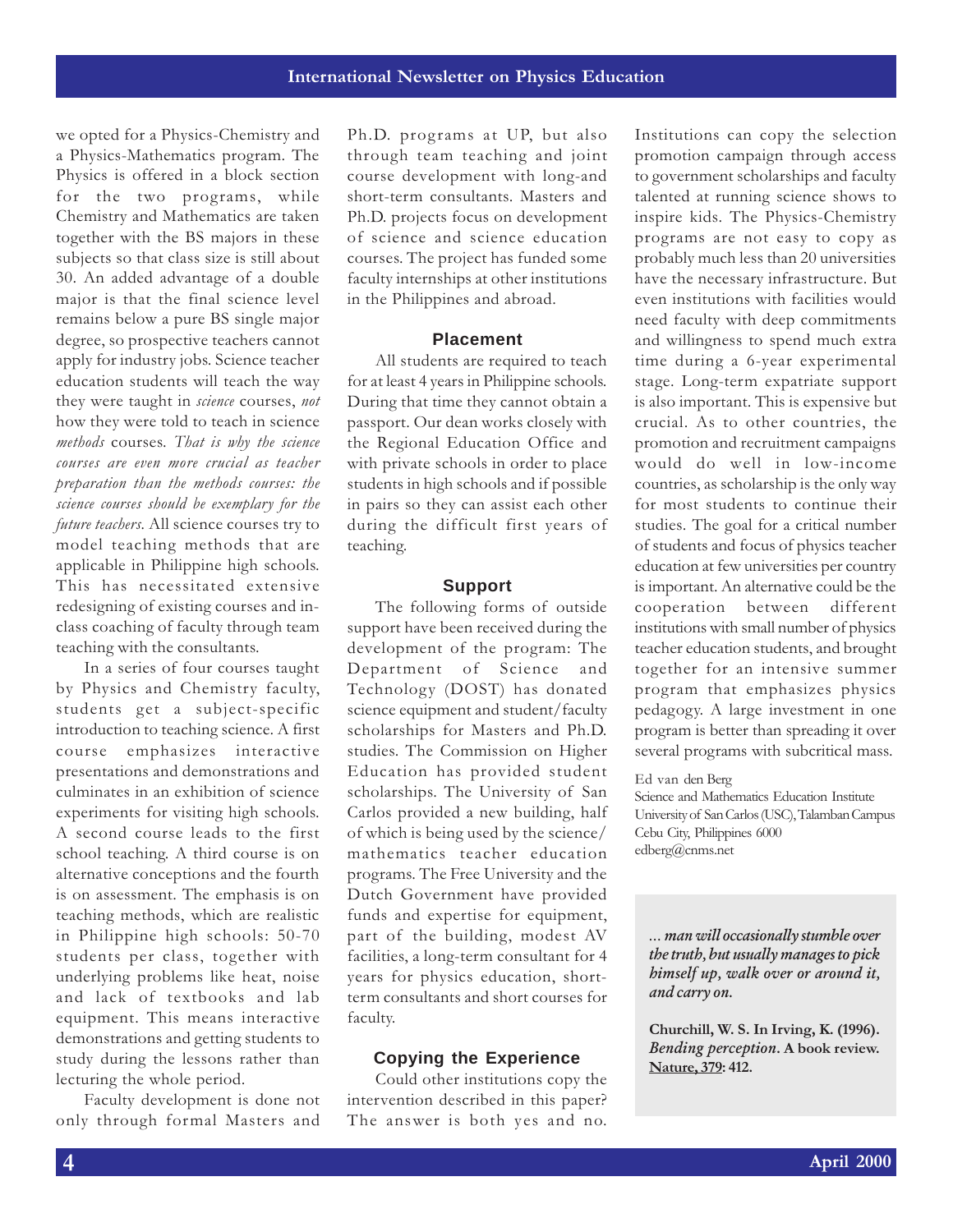## **Trends in Physics Education in French Upper Secondary Schools**

by Marie Geneviève Sèrè & Daniel Beaufils

The Ministry of Education (MENRT standing for Ministère del IÈducation Nationale, de la Recherche et de la Technologie) of France continuously monitors the curriculum in physics education through a committee of experts. This committee may be influenced by different trends originating not only from teachers' associations, trade unions, researchers in science education and recognized scientists, but also sociologists, economists and public opinion possibly determined by widescale surveys.

Recently, various original trends have been noticed in physics education these include the following:

#### **The promotion of multidisciplinary education**

As in various countries, pupils' and students' interest in physics is decreasing in France. To a lesser extent, the interest in other sciences like biology and chemistry is also decreasing. On the contrary the need to promote written and oral expression, general culture, foreign languages, etc., is increasingly emphasized. As a result, it has been suggested that a new type of activity should be organized, namely Travaux Personnels Encadrès (TPE: directed personal work). Next year, each pupil in the three years of upper secondary school will have to choose a subject chosen from a list, to prepare a report on their TPE, supervised and helped by two teachers from different scientific disciplines. The pupils will work from time to time in groups with a teacher, but they will also work by themselves in libraries, on the Internet, at home or even in the laboratory. This is how TPE differs

from tutorials. Once the information has been presented in the report, the report should depend on both bibliographic searches and experiments.

The setting up of TPE in schools will take into account this four-year experience. The first trials seem to indicate that students will enjoy this sort of activity and it will encourage them to accomplish worthwhile study.

#### **New shapes of assessments in the baccalaureate (final secondary school examination) to encourage effective labwork**

The way in which any academic activity is assessed influences greatly both students' and teachers' practice. If it is not graded, students neglect the activity and spend little time on it. Teachers are tempted to do the same-to neglect the activity. One of the best ways to ensure that students take labwork seriously is to assess it. Like any assessment, this poses numerous problems, such as: which type of knowledge should be assessed; how to obtain fairness and equality of grading throughout France; how to organize practical activities for examination purposes; and how to provide enough teachers to observe and grade student.

To answer these questions, different pilot studies have been organized since 1993. The main one was carried out by the national association Union des Physiciens' who asked selected teachers across the country to undertake assessments. The first trial was inspired by similar assessments in technical education, where experience has been gained over several years. The trial lasted two years and all the observation reports and results, supplemented by teachers

comments, were centralized and summarized. The conclusions were reshaping existing school experiments to facilitate assessment of teachers on how to organize such sessions in terms of apparatus and hardware, and training teachers on how to intervene, to avoid unfair help and ensure students to have the same chance whatever happens during the work. For example, in a given laboratory, on a given examination day, all the experiments are different and allocated to candidates at random. Two teachers are present, one observing and grading, and the other being a 'resource teacher' coping with unforeseen problems. Developing grids to undertake standard assessments does not help students get distracted when at work. As a result, the assessment was gradually restricted to familiarity with standard apparatus and experimental skills. This is felt to be a drawback by some teachers who regret that it is not possible to assess initiative and personal commitment. However it is generally recognized that this constitutes a step which encourages teachers not only to consider conceptual objectives, but also to pay attention to non-conceptual ones during labwork, and to promote teaching of skills and experimental procedures.

#### **Promoting use of computers in physics education**

The French Government has agreed to an important financial effort to equip each secondary school with computers. Two types of support will complement the financial effort. Firstly, it is necessary to offer in-service training to teachers especially interested by this type of next page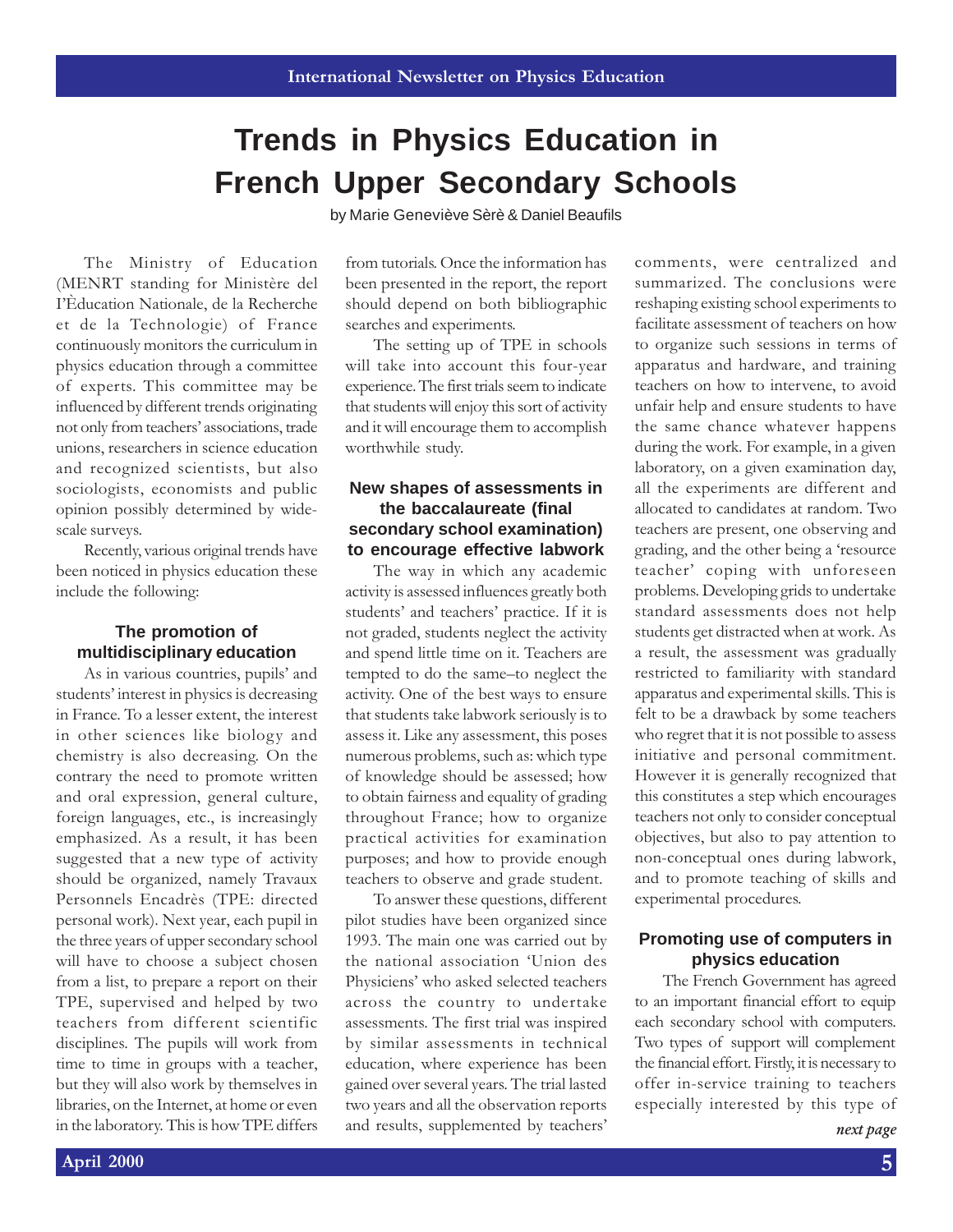teaching, and encourage them to disseminate their skills in this domain by accepting the role of instructor in their school. Secondly, it is necessary to provide teachers with software that is both useful and adapted to the curriculum. During the seventies, any teacher could offer the CNDP (Central National de Documentation Pédagogique) software based on personal ideas, with a view to disseminating it. Nowadays, techniques are too sophisticated, and fewer teachers are able to develop individual software. Specialists working in the INRP (Institut National de Recherches Pédagogiques) and private companies are now responsible for the development of scientific software. Theses in physics education also contribute to the development of software. The inspectors from the Ministry of Education pay attention to current developments in this sector, to monitor what is actually used in schools.

Schools are now well-equipped in computers, not only in physics but also in biology. In biology, software, originating from industry (pharmacy), is commonly used. In physics, the most frequently used software occurs during labwork: most upper secondary schools acquire modeling software, data processing software, simulation software for electricity, optics, etc., and chart recorders. Conversely CIAL is seldom used. A paradox is that most schools are very well-equipped and better equipped than laboratories during the first years of university. Generally students are puzzled by the change between upper secondary school and university in this sector. The situation in universities is now changing with the rapid development of a university self-training network (RUCA) offering students more and more on-line courses whose development is coordinated by the Minister of Education. This tool, available on the Internet, is called Premier cycle sur mesure' (undergraduate level). Access to part of this tool is free, while the remainder has to be paid for.

The above describes certain aspects of current changes in physics education at upper secondary school. Another change is likely due to an important decision taken recently on undergraduate studies in natural sciences (whatever the science studied). It has been decided that lectures on the philosophy of science will be provided and will become compulsory in every scientific discipline. Given the fact that in France, philosophy is part of the curriculum during the last year of the baccalaureate, this will without doubt can influence education at the upper secondary school level. Teaching strategies may be diversified and lead to specific comments and guidance during labwork, to ensure coherence with what is taught in the philosophy of science. Research in science education should play a prominent role in future decisions in this domain, making use of the results acquired on the link, more and more strong, between epistemology and science education.

Marie Geneviève Sèrè & Daniel Beaufils DidaScO Universitè Paris Sud XI. Bat. 333 F-91405 ORSAY Cedex

The following websites provide further information on innovations in France:

Institut National de Recherches Pedagogique: http://www.inrp.fr Resources from the Ministry for

Education: http://www.educnet.education.fr/phys French education system:

http://www.education.gouv.fr

Union des Physiciens: http://www.cnam.fr/udp/ RUCA: http://www.univ-lille1.fr/lemm/ruca

#### BOOK, from 1

that they would serve as background briefing for any physicist who might be presenting a lecture during the year 2000 on the state of, and prospects for, physics

in the new millennium.

Some authors acted as proxies for physicists who are not specialists in their commission's field. Suggestions were also made for high school teachers to be included in the category. The results form this volume. They have been lightly edited, and it is clear that they vary in the demands that they make on the reader's knowledge of physics. But the strength of this collection is that, each piece is authoritative - written by recognized international experts.

The pieces are presented in the order in which the IUPAP commissions happen to be ordered. It would be possible to reorder them so that related fields are grouped together. The crosslinks are multiple, so no one sequence could be ideal. There is overlap between them, and in some cases, notably between Commission 17 on Quantum Electronics and Affiliated Commission 1 on Optics, the overlap is considerable. Such features might be a stimulus for IUPAP to look again at the structure of its commissions. It should be noted that Commission 1 deals with Finances of the Union and so does not feature here.

All three of us have enjoyed these pieces. Whilst none of us would claim to have understood all parts of all of them, they have expanded our vision and given us a lively picture of physics. They show that the subject is very much alive, and still full of intriguing surprises and fascinating promise. We hope that other readers will share this experience.

Leonard Jossem Jossem@mps.ohio-state.edu

For information on how to obtain a copy of the book, write or e-mail to the IUPAP Secretary General: Dr. R. Turlay  $DPNIA/DIR - C. E. N.$ Saclay, F-91191 Gif - Sur - Yvette, France e-mail: turlay@hep.saclay.cea.fr or the book can be downloaded for free at: http://www.iuap.org/reports.html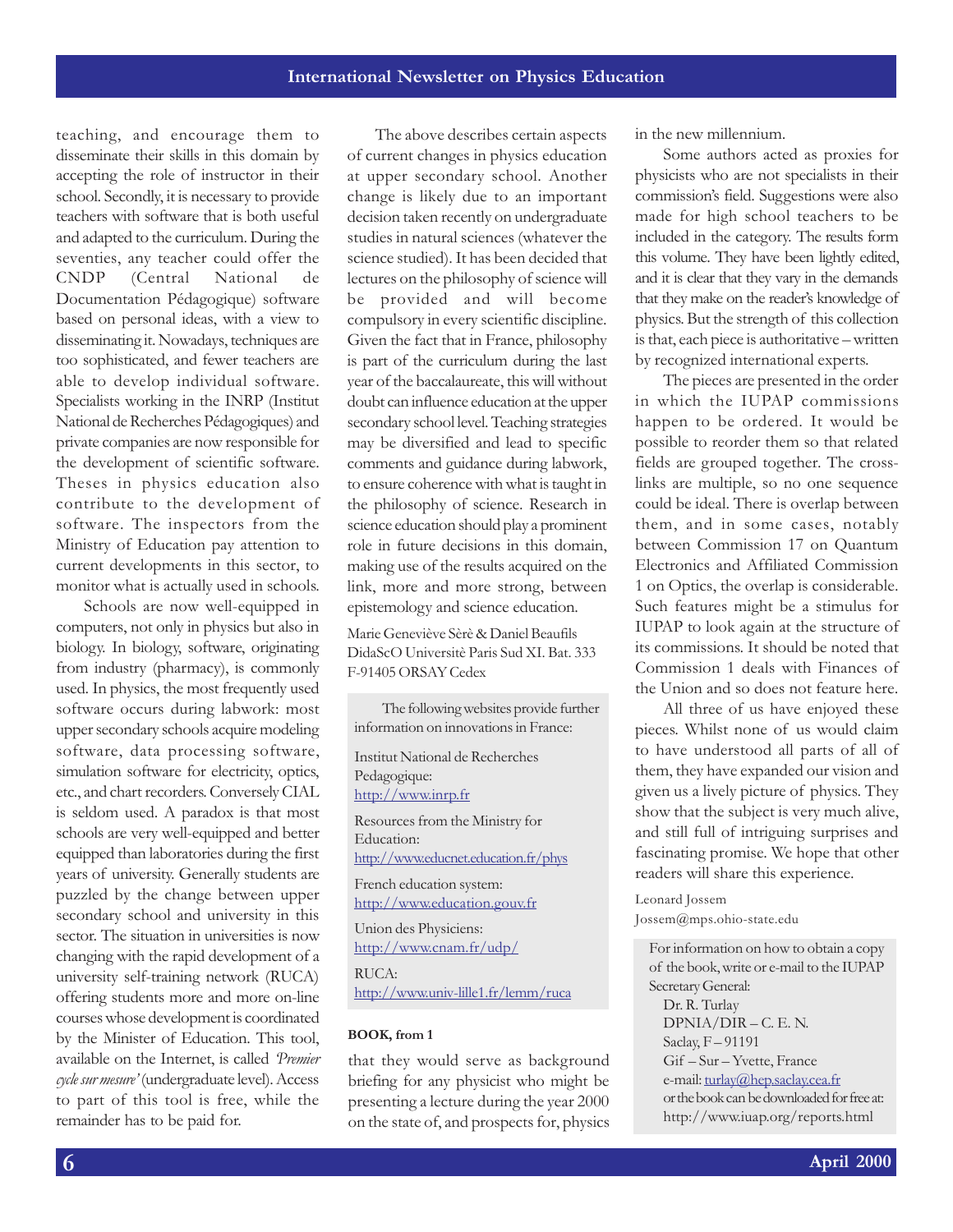## **China Uses Interposed Video-tape and Multimedia CD-ROM in Physics Teaching**

by Yun Ying, Zhang Binghua and Yang Honhua

Sixteen Physics teachers and staff of the audio visual education joined in the research project "Application of Modernized Teaching Method in University Physics, which was sponsored by the Ministry of Education in China, Jiangsu Education Commission, UNESCO and TWOWS.

More than 150 universities, colleges and high schools in 26 provinces like Beijing, Shanghai, Xian, Nanjing, Wulumuqi, etc. are using videotapes, and close to 40 universities and colleges are using text books.

This new teaching mode helped physics teachers to: (a) show vivid physics phenomena; (b) deepen students' understanding for concepts; (c) deepen the image information, stimulate image thinking, make a correct response and feedback with the abstract thinking; (d) remedy some effects of the demonstration experiments; and, (e) stimulate student's individual interest.

#### **Cultivating Students' Abilities**

Professor Huan Ying, with her group at the technology University of Tayuna have seen the implications of these, mode of teaching using textbooks with videos in class.

Teachers should use their talents to establish the context or environment in their lectures. For example, the teacher should ask the students to observe carefully on the tape "super position of motions," and ask the students to think of a problem according to this phenomenon by themselves. After

students have discussed, the teacher formulates a physical question from the actual phenomena.

Teachers should further cultivate student's abstract thinking abilities: example "Standing Wave" is more or less difficult, the teacher uses the tape, and asks the students to think about the characteristics of amplitude, phase and energy of standing wave, and analyzes the right or wrong answers of her students. An example is letting the students do research works and write essay(s) on topics like "Application of static electricity," "Application of Electromagnetic Induction," etc.

#### **Using Videos in a Tutorial Session**

The other innovation of the use of interposed video was by Professor Zhang Binghua at Jiangsu Radio and Television University. He tried another way of using interposed video as a tool in a tutorial session. The innovation is mainly based on the work of McDermott's model of Tutorials in Introductory Physics. In the traditional tutorial session, some practical experiments are not so easy to prepare in a short time. But if we use well-prepared interposed video in the class, it can replace the experiment and play the same role as the real experiment does.

(1) The instructor assigned three or four students as a study group in an interposed-video tutorial session. Then instructor gave each student a work sheet on which there were several questions or quantitative problems related to the concepts they would investigate.

(2) Students made predictions by themselves on the worksheet. Some questions are qualitative and others are quantitative. After that, students in the group discussed their predictions with each other. Next step was for the students to report their results to the class and to discuss with the instructor.

(3) Then the students in the tutorial were assigned to watch the interposed video and to check their answers with the video.

These kinds of exercise help students understand the concepts better if their first predictions were wrong. This method helps students study individually at their own pace and more effectively. The instructor can ask questions more than that in the traditional tutorial session because the interposed video was well-designed to ask students more questions than the real experiment does.

Prof. Yun Ying Department of Physics Southeast University Nanjing, Jiangsu 210018 PRC huiming@seu.edu.cn

#### Visit IUPAP's Reports and **Proceedings**

at http://www.iupap.org/reports.html

Mathematics is an elegant tool for bookkeeping in physics.

> -Prof. Gerard 't Hooft University of Utrecht 1999 Nobel Laureate in Physics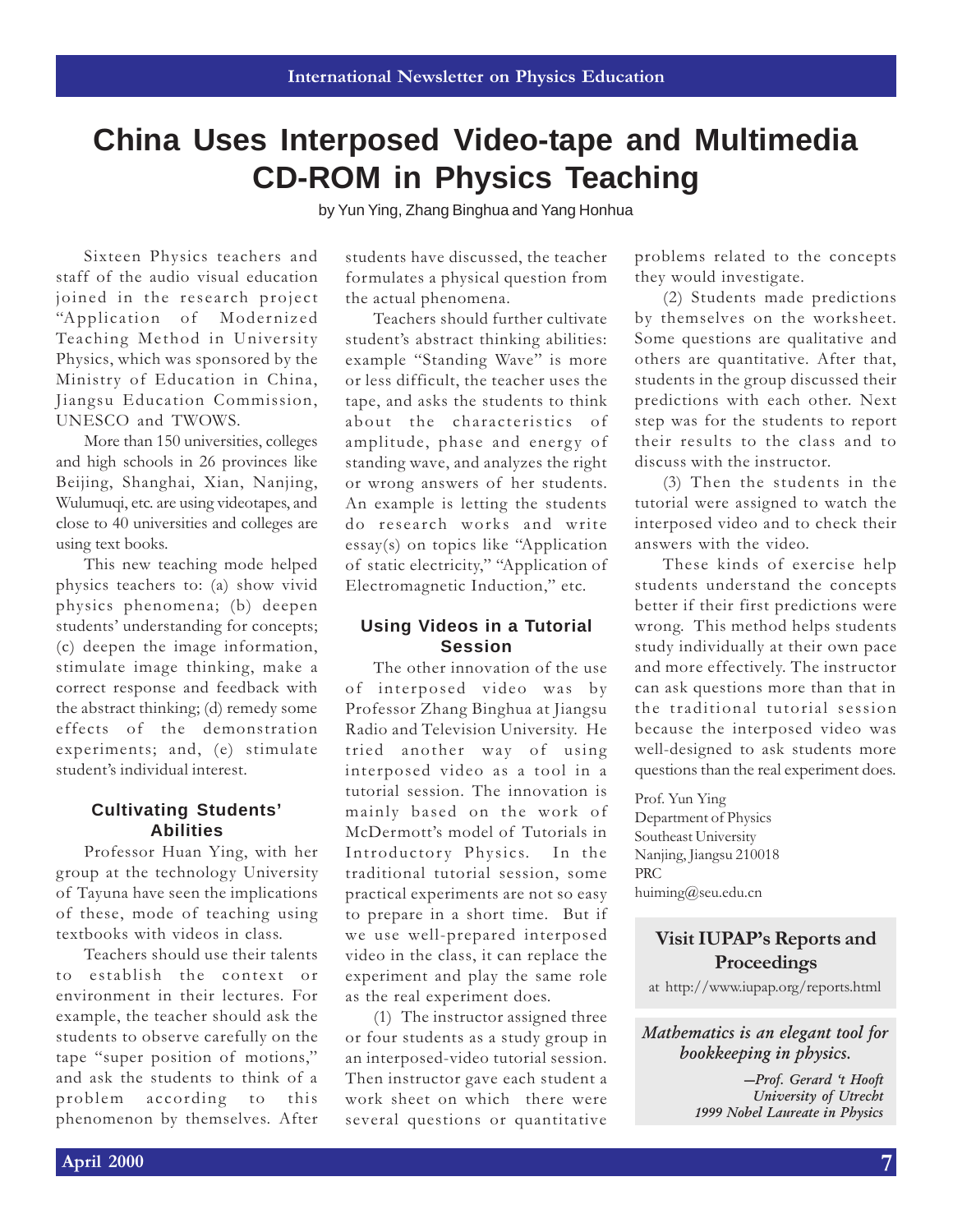## **Science Education Through Physics Toys**

by Yoshio Kamishina

Everywhere in the world not only children but also adults like toys everywhere in the world. The mechanism of toys movements is, in many cases, explained by physics. These toys are called physics toys. There is no room for doubt in believing that physics toys are useful materials in teaching physics. Unfortunately, however, the mechanics of physics toys are often nonlinear phenomena, that is, the equation of motion that the toys movement obeys is not a linear equation with respect to a variable. Hence, it is hard for students in elementary and secondary schools to understand strictly the mechanism of toys movement in terms of mechanics. For an example, let us think of the swing, a device consisting of a seat hanging from two or more ropes or chains, on which one can sit and swing backward and forward as a form of recreation. It is very popular with children. Most children can learn to propel a swing in the proper way after a relatively short time even if it is their first time. Most of them have no idea about why that way of swinging is the proper one. Motion of a swing is known as a typical example of parametric excitation, which is quite different from a usual forced oscillation.

The use of toys in teaching physics, or in general science, to children, using a toyfrog swing and toy musical instruments pipes, by way of examples is very effective.

#### **A toy-frog swing**

Using a rubber frog toy as a model to represent the movement of a swing is close as possible to a real swing. The legs of the frog are made of rubber and can fold to sit the frog down when the air pressure is low in the body of the frog. When the air is sent into the body from a pump through the plastic tube inside the hanging rope, the

frog stands up on the seat due to the high pressure in the legs. In this way, one can propel a frog to swing by pushing a rubber pump.

This swing works as a simple pendulum, which consists of a bob suspended by an inextensible string. The length of a rope or a chain determines the period of the swing as far as the amplitude is not large, like a usual simple pendulum. The reciprocal of this period is its intrinsic frequency. To propel a usual pendulum, we push or pull a bob periodically. If the frequency of the external periodic force is equal to the intrinsic frequency of the pendulum, the amplitude of the bob gets larger and larger. Then resonance occurs. This type of oscillation is called a forced oscillation.

To propel a swing, on the other hand, a frog as a rider stands up on the seat and sits periodically. In this case, external force is created by muscular power of the rider, and lifts the center of mass of the rider against the weight of gravity. When the center of mass is lifted, the length of the rope gets shorter effectively and the period becomes smaller. The length of the rope is a parameter that determines the period. The oscillation where a system is energized by changing a parameter is called a parametric oscillation. In the parametric oscillation, when the frequency of external periodic force, that is standing up and sitting down, is not equal to the intrinsic frequency of the swing but to twice of it, resonance occurs.

Students can understand the phenomenon that when they push the pump twice in a period of swinging, the amplitude of the swing gets larger most effectively, and the timing of pushing is important through playing a swing.

#### **Toy musical instruments**

All musical instruments make use of RESONANCE phenomena.

A typical example of resonance of sound is explained using a tuning fork. If a tuning fork is made of metallic tube, resonance of sound can clearly be shown. When the length of tube is proper to the pitch that the tuning fork makes, the sound becomes louder. Furthermore, the condition that resonance occurs depends on whether the end of the tube is open or not, even if the length of the tube is the same.

Wind instruments are especially suitable for students to understand the resonance condition of sound, that is the relation between the length of the pipe and the pitch of a sound. Roughly speaking, pipes are divided into three groups, a flute family, a clarinet family, and a trumpet family. The first group contains a flute, a piccolo, a recorder (an English flute), a shakuhati (a Japanese flute), and so on. The second group has a clarinet, an oboe, a bassoon, a saxophone and so on. A trumpet, a trombone, a tuba, and a horn belong to the last group. This grouping is made in terms of the mechanism of generating sounds. In a flute family, a player blows toward an edge of the hole to make sounds, and tune by pressing a key to change the length of the pipe. In a clarinet family, a reed or double reeds are used to generate sounds. In a trumpet family, a player vibrates his or her lips instead of reeds to generate sounds. Although the mechanism of changing is different depending on instruments, in all wind instrument the length of the pipe is changed to tune.

next page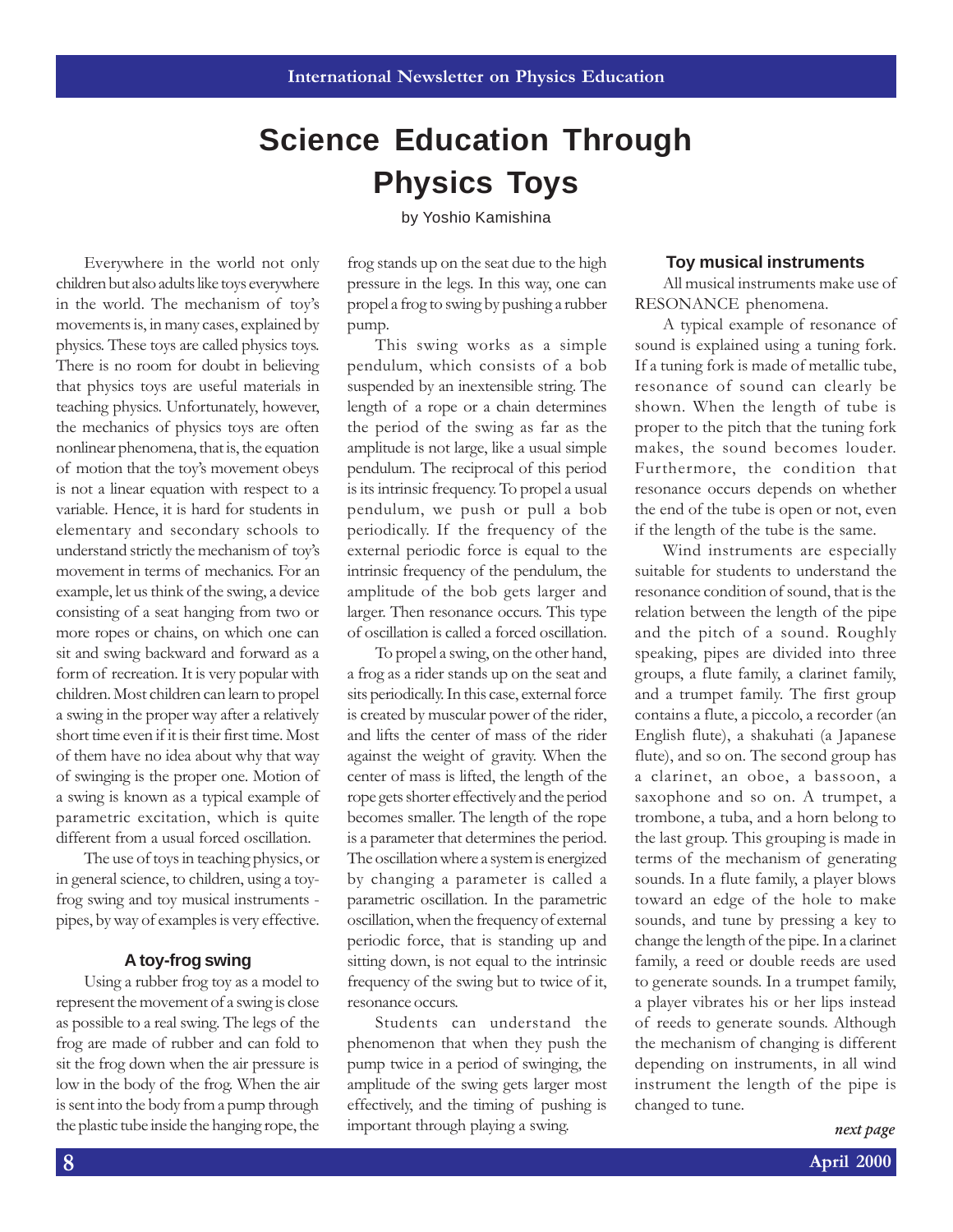Stringed instruments are also simple and useful for teaching resonance phenomena of sound, mode of vibration and higher harmonics.

#### **Other interesting phenomena related to vibration and resonance**

One of them is coupled oscillation. A simple example of coupled oscillation can be shown by a pair of pendulums, which is coupled by a string or a soft coil spring. One pendulum starts swinging while the other set rests. As time passes the second pendulum that was at rest at first begins to swing gradually, while the first swinging pendulum is getting less active. When the amplitude of the second pendulum reaches the maximum, the first pendulum stops. As time passes further, the first pendulum begins swinging again and the second one loses energy. These movements repeat again and again. The energy of swinging transfers alternatively.

Another different type of coupled oscillation is a combination of coil spring and disk.

A simple harmonic oscillator consists of coil spring and bob. When you pull down bob hanging from coil spring and release it softly, the bob goes up and down periodically showing a simple harmonic oscillation according to Hook's law. If you exchange the bob by the disk with a small dumb bell on it, what will happen? The energy of the coil spring is transferred to the disk to make it twist clockwise and counterclockwise alternatively around the vertical axis along the direction of a coil spring. When the disk twists most intensely, a coil spring stops moving. As time passes further, the coil spring starts going up and down again and the disk twists less. The movement repeats just like a coupled pendulum.

This type of energy transfer also occurs when two systems, which are loosely coupled, have the same intrinsic

frequency of oscillation or higher harmonics. Thus, it is also a kind of resonance phenomena.

#### **Merits and demerits of using physics toys**

Physics toys are very popular among children. In this respect, physics toys are powerful teaching materials as a driving force for students to learn science. As mentioned above, the mechanics of physics toys is not so easy for children to understand. It is noteworthy that teachers must not expect that students understand the whole concept. A physics toy shows, but makes them feel that science is fun and daily life phenomena are full of physics.

Prof. Yoshio Kamishina Shimane University, Faculty of Education, 1060 Nishikawatsu-cho, Matsue City Shimane 690-8504 Japan kamisina@edu.shimane-u.ac.jp

#### BARCELONA, from 1

the Physics Teachers Beyond 2000 conference is all about.

The 18<sup>th</sup> edition of the GIREP International Conference on Physics Teachers Beyond 2000 will be held in Barcelona, Spain on August 27 to September 1, 2000.

The objectives of the conference are as follows: to bring together professionals from the fields of physics education (at all levels) and physics teacher education; discuss the present state of teacher physics education; discuss the research in science education; and provide new ideas and resources to update physics teaching.

The conference is divided into three main topics. Among the topics to be presented in plenary lectures and roundtables are:

#### **Physics Beyond 2000: New Contents for a New Conception of Physics Teaching**

What Physics Should be Taught

- Basic Concepts and Structure of **Physics**
- Relationship Between Current Physics in Research and Physics in School
- Science Contents in Physics Education
- Scientific Contents in Physics Teacher Education School-University Interaction
- Teacher Education Beyond 2000: Improving Physics Teacher Education

#### **Guidelines and Approaches: How Should Physics Teachers be Trained?**

- Professional Contents for Physics Teachers
- Strategies to Improve Teachers Education
- In-service Teacher Training
- Collaborative Work
- Physics Education Beyond 2000: New Methods and Tools in Physics Education

#### **How Should Physics be Taught? Innovative Methods Strategies and Contents**

- Computer Based/Aided Learning
- The Impact of Other New Technologies in Physics Teaching
- Approaches to Laboratory Work
- Assessment Procedures

Registration is ongoing. Interested parties may register:

#### mail

Fill in registration form and mail to Conference contact persons:

#### Roser Pinto

Department de Didactica de les Ciencies Universitat Autonoma de Barcelona

Santi Surinach Department de Fisica Universitat Autonoma de Barcelona

e-mail PHYTEP@blues.uab.es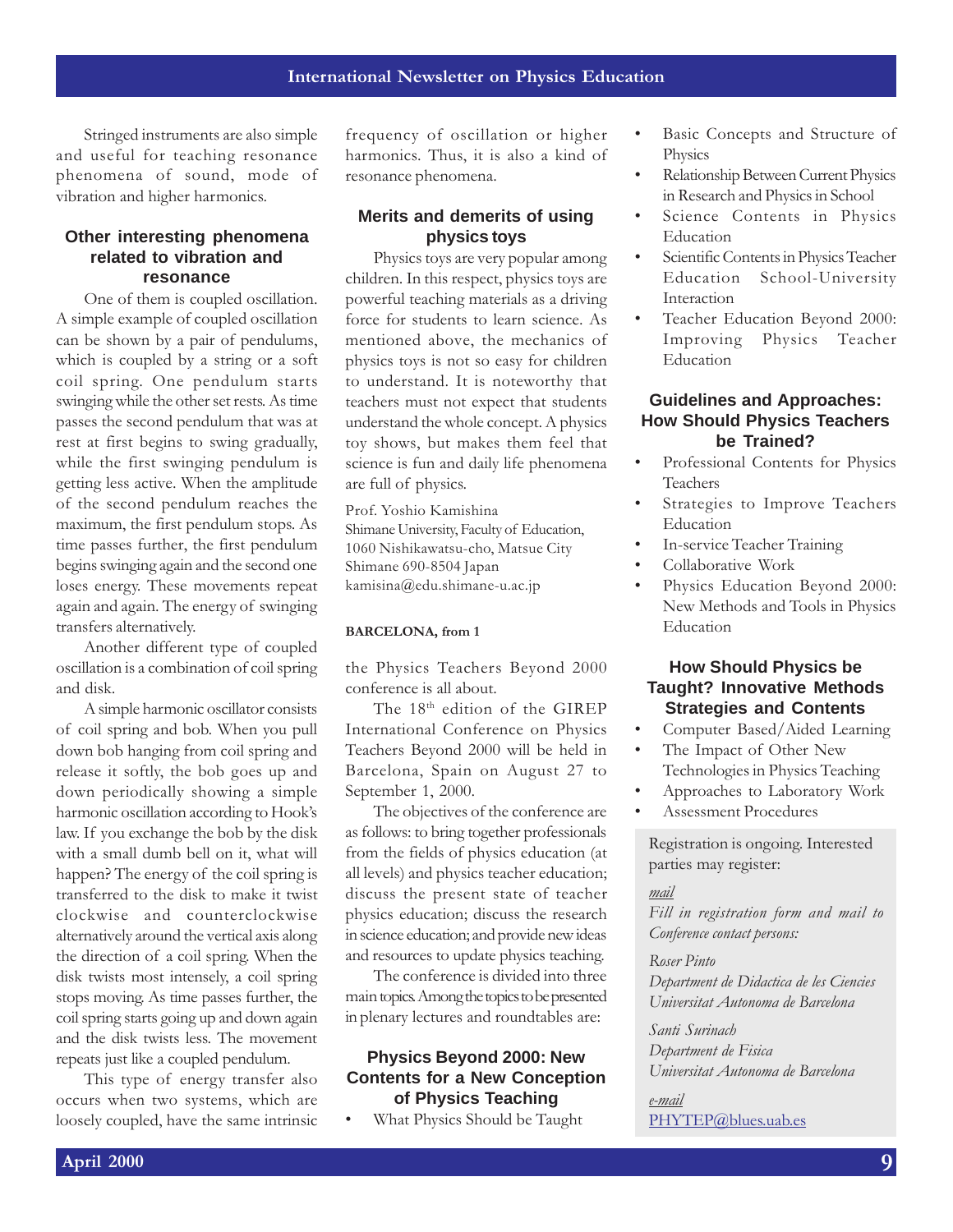## **Maxwell on Experiments and Words of Power**

Nowadays we have too much to teach and too little time to teach it.

There are, as I have said, some minds that can go on completing with satisfaction pure quantities presented to the eye by symbols, and to the mind in a form which none but mathematicians can conceive. There are others who feel more enjoyment in following geometrical forms, which they draw on paper, or build up in the empty space before them. Others, against, are not content unless they can project their whole physical energies into the scene that they conjure up. They learn at what at rate the planets rush through space and they experience a delightful feeling of exhilaration. They calculate the forces with which the heavenly bodies pull at one another, and they fell their own muscles straining with the effort. To such men momentum, energy, and mass are not mere abstract expressions of the results of scientific inquiry. They are words of power, which stir their souls like the memories of childhood. For the sake of persons of these different types, scientific truth should be presented in different forms, and should be regarded as equally scientific, whether it appears in the robust form and the vivid coloring of a physical illustration, or in the tenuity and paleness of a symbolic expression.

When we shall be able to employ in scientific education, not only the trained attention of the student, and his familiarity with symbols, but the keenness of his eye, the quickness of his ear, the delicacy of his touch, and the adroitness of his fingers, we shall not only extend our influence over a class of men who are not fond of cold abstractions, but by opening at once

all the gateways of knowledge, we shall insure the association of the doctrines of science with those elementary sensations which form the obscure background of all our conscious thoughts, and which lend a vividness and relief to ideas, which, when presented in mere abstract terms, are apt to fade entirely from the memory.

To exhibit illustrative experiments, to encourage others to make them, and to cultivate in every way the ideas on which the throw light, form an important part of our duty. The simpler the materials of an illustrative experiment, and the more familiar they are to the student, the more thoroughly is he likely to acquire the idea which it is meant to illustrate. The educational value of such experiments is often inversely proportional to the complexity of the apparatus. The student who uses homemade apparatus, which is always going wrong, often learns more than one who has the use of carefully adjusted instruments, which he is apt to trust, and which he dares not take to pieces.

It is very necessary that those who are trying to learn from books the facts of physical science should be enabled by the help of a few illustrative experiments to recognize these facts when they meet them out of doors.

A few experiments performed by himself will give the student a more intelligent interest in the subject, and will give him a lively faith in the exactness and uniformity of nature, and in the inaccuracy and uncertainty of our observations, than any reading of books, or even witnessing elaborate experiments performed by professed men of science.

Quotations from physicist, James Clerk Maxwell 1831-1879

#### 7th, from 1

Physics Teachers in Contemporary Society. The ICPE, which was organized by the inter-American Council for Conferences on Physics Education, will be held on July 3-7, 2000 at Porto Alegre (Canela), Brazil.

The topics include the following: The use of new technology in the preparation of physics major and physics teachers; research on physics education and the preparation of physics teachers; history and philosophy of science in the preparation of physics teachers; and new curricula for the preparation of physics majors and physics teachers.

Conference activities will include plenary sessions, paper and poster presentations, workshops and lectures.

For inquiries, write to the following: iacpe7@if.ufrgs.br or secteor@if.ufrgs.br IACPE7/SECTOR/Instituto de Fisica, UFRGS C. O. Adriana Marques Toigo Caixa Postal 15051, Campus CEP 91501-970 Porto Alegre, RS, Brazil

... I suffered exactly the same treatment at the hands of my teachers who disliked me for my independence and passed over me when they wanted assistants ... Keep your manuscript for your sons and daughters, in order that they may derive consolation from it and not give a damn for what their teachers tell them or think of them ... There is too much education altogether.

Albert Einstein, The World as I See It, The Wisdom Library, New York, 1949.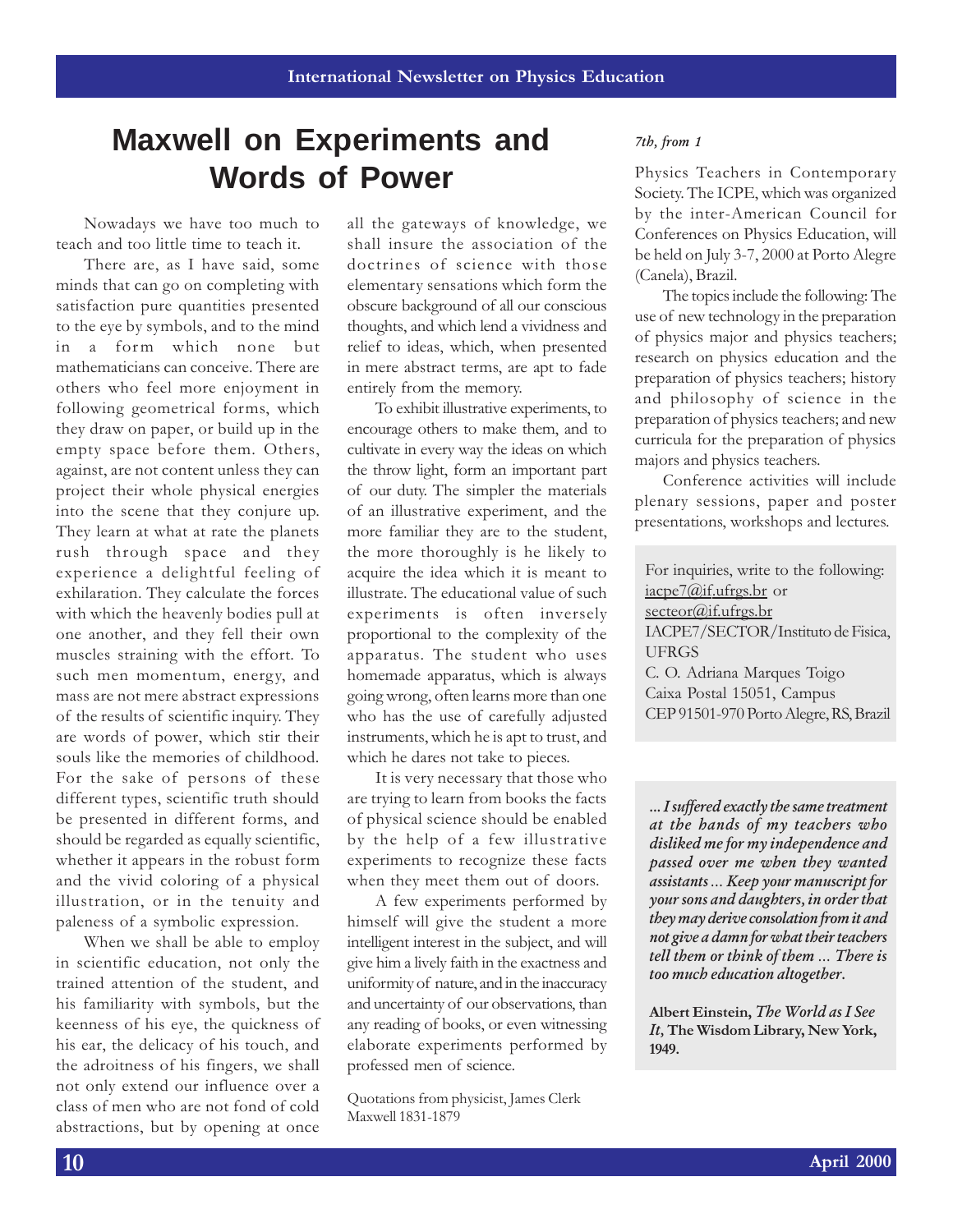### The ICPE Commission

#### OFFICERS (1999-2002)

Jürgen Sahm (Chair)

Technische Universität Berlin Fachbereich 4 Physik Sekr. PN 1-1, Hardenbergstr. 36 D-10623 Berlin **GERMANY** Fax: + (49-30) 314-23057 sahm@physik.tu-berlin.de

#### Sergei S. Krotov (Vice Chair)

Physical Department Moscow State University The Student Magazine of Mathematics and Science "Quantum" 64A Leninsky Prospect Moscow 117296 RUSSIA Fax: + (7-095) 938-2140 bquantum@sovam.com

#### E. F. Redish (Secretary)

Department of Physics University of Maryland College Park, MD 20742-4111 USA Fax: + (1-301) 314-9531

#### redish@physics.umd.edu

#### MEMBERS (1999-2002)

#### Ernesto W. Hamburger

Instituto de Fisca-USP Caixa Postal 66138 05315-970 São Paulo SP BRAZIL Fax: + (55-11) 818-6832 ewhamburger@if.usp.br

#### T. Hyodo

Department of Basic Sciences Graduate School of Arts & Sciences The University of Tokyo Tokyo, JAPAN Fax: + (81-3) 5454-6519 hyodo@phys3.c.u-tokyo.ac.jp

#### Ernie W. McFarland

Department of Physics University of Guelph Guelph, Ontario N1G 2W1 CANADA Fax: + (1-519) 836-9967 elm@physics.uoguelph.ca

#### J. M. Ogborn

The Institute of Physics 76 Portland Place London WIN 3DH **IK** Fax: + (44-171) 470-4848 jon.ogborn@iop.org

#### Sung-Jae Pak

Physics Education Department Seoul National University Seoul 151-742 KOREA  $Fax: + (82-2) 880-7754$ paksj@snu.ac.kr

#### Marie Geneviève Séré

DidaScO Université Paris XI Bâtiment 333 F-91405 Orsay FRANCE Fax: + (33-1) 6915-5454 Marie-Genevieve.Sere@didasco.upsud.fr

#### J. R. Seretlo

University of Fort Hare Faculty of Science P.O. Box 21 Fort Hare 5701 SOUTH AFRICA  $Fax: + (27-4065)$  31-669 seretlo@phys.ufh.ac.za

#### Gunnar Tibell

Department of Radiation Sciences Box 535 S-751 21 Uppsala SWEDEN Fax: + (46-18) 471-3833 gtibell@tsl.uu.se

#### Matilde Vincentini

Laboatorio di Didattica delle Scienze Deipartimento di Fisica "E. Fermi" P. le Aldo Moro 2 I00185 Roma ITALY  $Fax: + (39-6)$  446-3158 vicentini@romal.infn.it

#### Kai-Hua Zhao

Department of Physics Peking University Beijing 100871 PEOPLES REPUBLIC OF CHINA  $Fax: + (86-10) 6275-1615$ khzhao@ibm320h.phy.pku.edu.cn

ASSOCIATE MEMBERS (1997-2000)

#### Endre Lillethun

Department of Physics University of Bergen Allegaten 55 N-5007 Bergen NORWAY  $Fax: + (47-5) 558-9440$ endre.lillethun@fi.uib.no

#### S. W. Raither

UNESCO Division of Research and Higher Education 1, rue Miollis F-75015 Paris FRANCE  $Fax: + (33-1)$  4567-2639 rather@ext.jussieu.fr

#### Vivien M. Talisayon

Institute for Science and Mathematics Education Development University of the Philippines Diliman, Quezon City 3004 PHILIPPINES Fax: + (632) 928-1563; 928-2625 director@ismed.upd.edu.ph